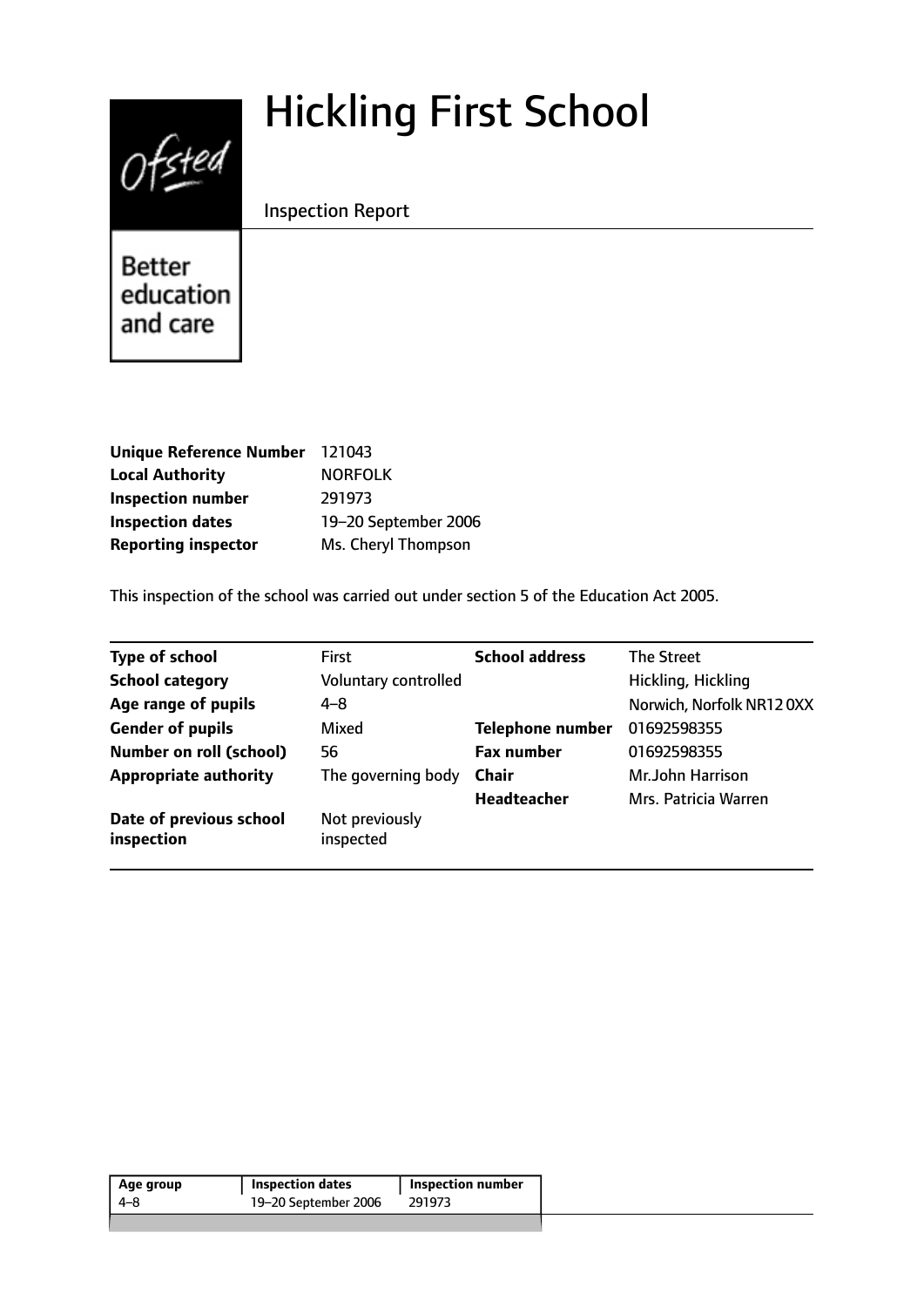© Crown copyright 2006

Website: www.ofsted.gov.uk

This document may be reproduced in whole or in part for non-commercial educational purposes, provided that the information quoted is reproduced without adaptation and the source and date of publication are stated.

Further copies of this report are obtainable from the school. Under the Education Act 2005, the school must provide a copy of this report free of charge to certain categories of people. A charge not exceeding the full cost of reproduction may be made for any other copies supplied.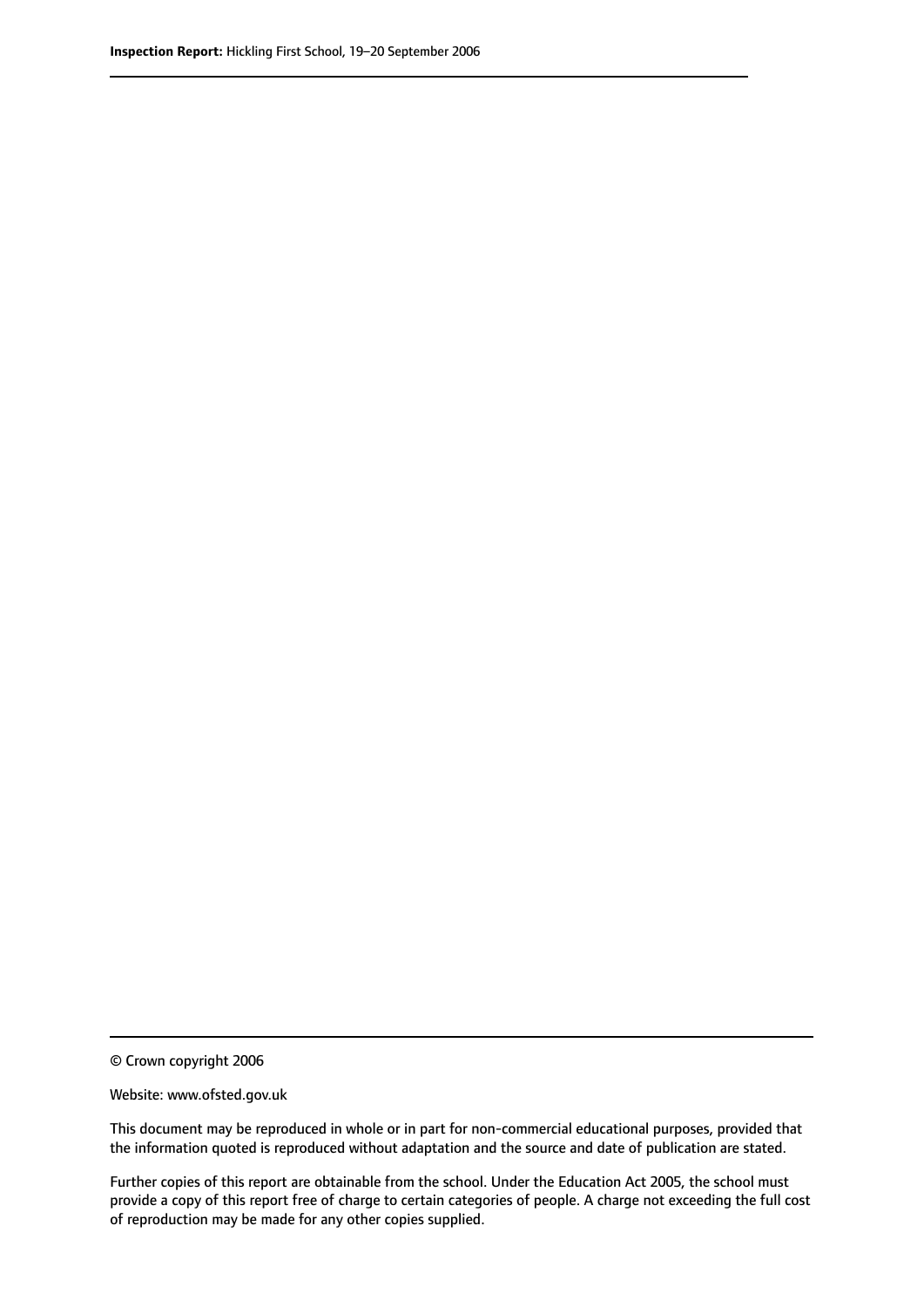# **Introduction**

The inspection was carried out by an Additional Inspector.

## **Description of the school**

Hickling First is a very small school. It serves Hickling, Sea Palling and other local villages. All children are white British and a much lower proportion than average is eligible for free school meals. Attainment on entry varies from year to year but is usually in the average to below average range. The number of children identified as having learning difficulties is slightly above average. In 2007 the school will become an infant school.

### **Key for inspection grades**

| Grade 1 | Outstanding  |
|---------|--------------|
| Grade 2 | Good         |
| Grade 3 | Satisfactory |
| Grade 4 | Inadequate   |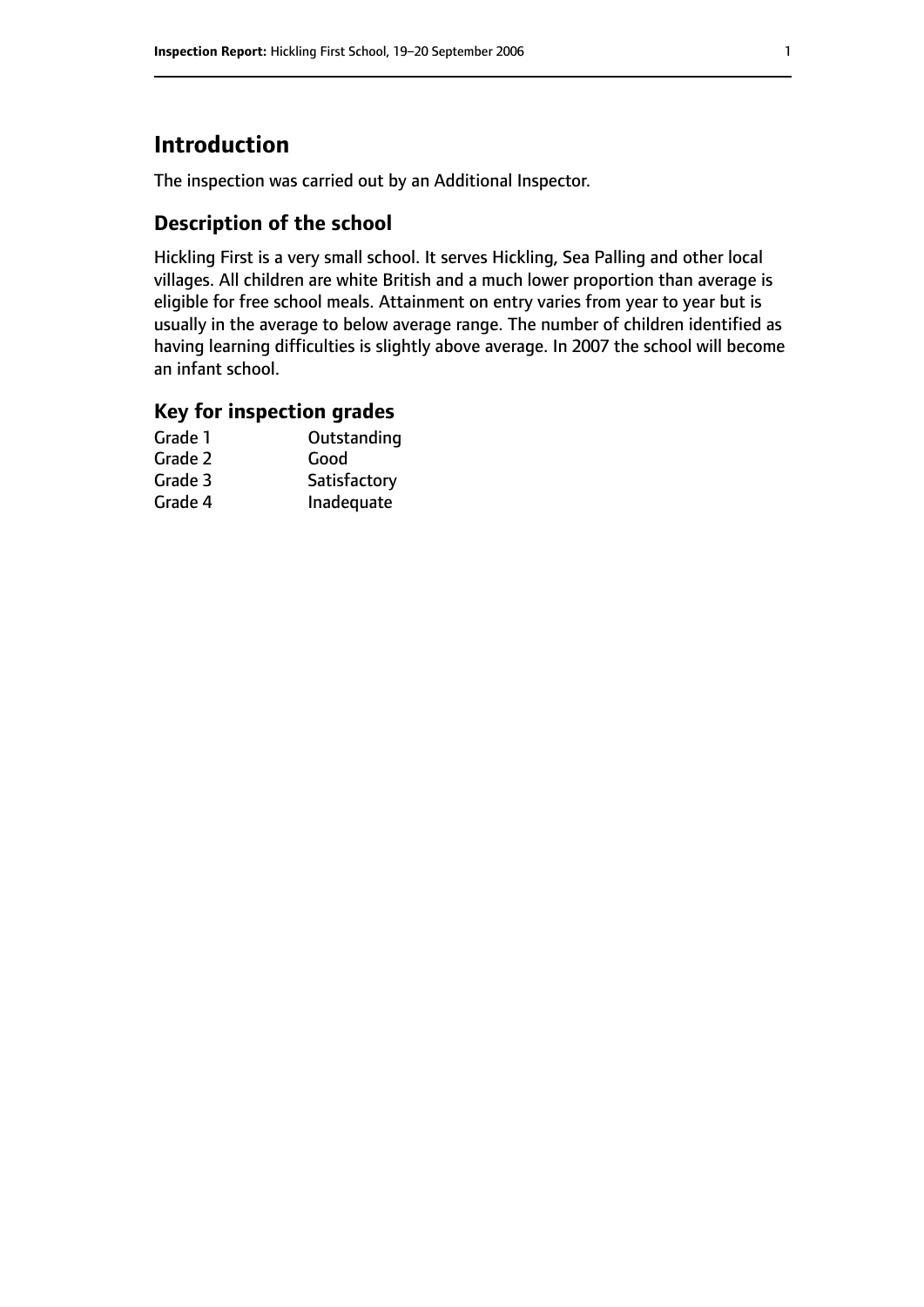# **Overall effectiveness of the school**

#### **Grade: 2**

Hickling First is a good school where children make good progress academically as well as in their personal development. It provides good value for money. The school judged its effectiveness to be satisfactory but had been over-cautious in judging its achievements. Parents have many good things to say about their children's education and the children say they love coming to school. The older children behave well and are keen to learn. Children develop good skills such as reading and writing which will help them in their future education. The key features to the school's success are the headteacher's clear vision and the very strong team spirit among staff. The headteacher has a very good idea of the school's strengths and what needs to be done to improve. Indeed, since her appointment in January 2005, much of the improvement since the last inspection has happened and standards have risen to above average levels. The capacity for further improvement is good. Governors are very supportive of the school and have developed their roles but are not yet sufficiently knowledgeable about the data collected by the school to act as a critical friend and question if the school can do even better. Small numbers of children take the Year 2 national tests which makes data for just one year unreliable. Over time though, standards are broadly average. In the past two years there has been noticeable improvement especially in reading and writing. Standards in Year 3 are above average in reading and writing and around average in mathematics. The school recognises that more needs to be done to improve standards in mathematics and writing and has good plans to do this. The inspection has also highlighted two areas where the school can do even better. A good start has been made on linking other subjects to give meaningful reasons for writing but this is not yet tightly planned. The school is not teaching phonics (letter sounds) as effectively as they could. The school has a good system for checking how well children make progress through the school. This system helps make sure that, from their starting points, children of all abilities achieve well. Their good achievement is because teachers match work to their abilities and skilled help is provided for children who find learning difficult. Teaching and learning are good acrossthe school. Both classes have job-share arrangements and the part-time teachers give generously of their time to make sure that there is a seamless education for their classes. Their good planning ensures children benefit from their particular talents, for example in science, physical education and music. Within a framework of good relationships, teachers manage their classes well but on occasions, a small number of the younger children who misbehave or waste time are not dealt with firmly and consequently continue to test the boundaries. Proficient classroom assistants play an important part in school life by providing good support in lessons. Classroom assistants also make a crucial contribution to the good provision for Reception children by providing very good pastoral care and support for small group work. Children say they feel safe in school and are very confident that any adult in the school will help them should they have any worries.

#### **What the school should do to improve further**

- Raise standards further in writing and mathematics by formalising opportunities for writing in other subjects. - Developing the teaching of phonics and rigorously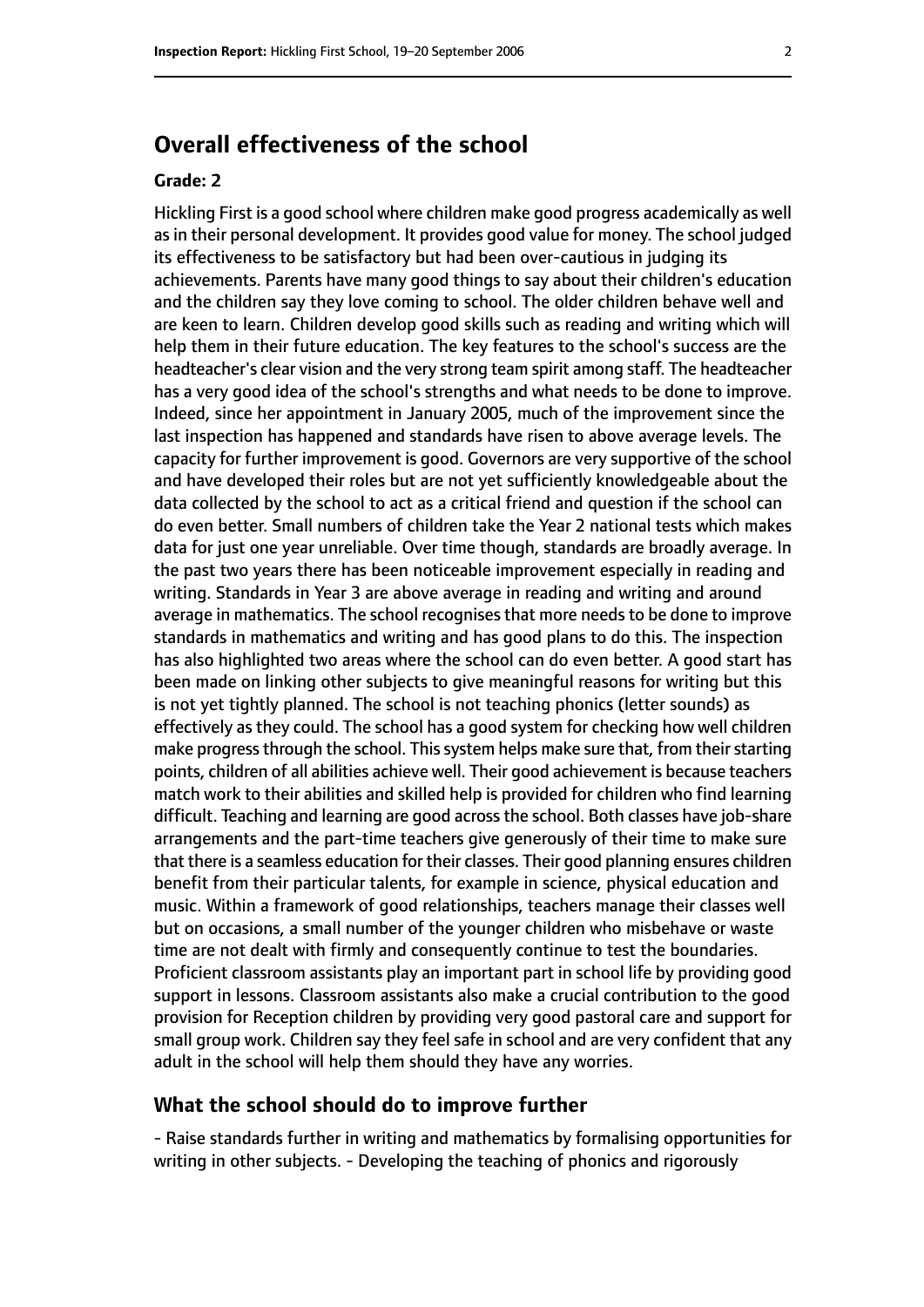implementing the steps in the school's development plan to raise standards in mathematics. - Improve behaviour of a few of the younger children by setting consistently high expectations for them to settle to work and do as they are asked. - Ensure governors develop an understanding of school assessment data so that they can act as a critical friend and hold the school to account for its performance.

## **Achievement and standards**

#### **Grade: 2**

Standards are about average and achievement is good. Children of all abilities achieve well as they move through the school. Children make good progress in Reception, especially in learning to work together and concentrate on tasks for a reasonable time. National data for the past years shows that at the end of their Reception year, children's attainment ranges from average to below that typical for the age group, especially in the areas of personal development and communication, language and literacy. Over time, standards attained in Year 2 national tests in reading, writing and mathematics are broadly average but have risen in the past two years. In 2005, standards were exceptionally high and in 2006 continued to be above average in reading and writing and average in mathematics. Inspection evidence shows standards in Year 3 are above average in writing and reading and average in mathematics.

## **Personal development and well-being**

#### **Grade: 2**

Children's spiritual, moral, social and cultural development is good. A particularly strong feature is the successful focus on developing their awareness of cultures other than their own. When they start in Reception, many children find it difficult to socialise well with others, to share and take turns and do what is asked of them. As they move through the school, they learn to consider the impact of their behaviour on others and become well behaved and responsible young people with good attitudes to learning. The school council members take their responsibilities seriously and know that they have a voice in the school. Children have a good understanding of how to lead a healthy life style and stay safe through a good programme of personal, social and health education and a good range of visits and visitors. The excellent range of play equipment helps children to keep fit and active on the school field at playtimes. Children's involvement in the 'Steppers Scheme' for walking to school and involvement in the Eco project has given them a good understanding of the need for sustainability and recycling. The school has worked very hard to promote good attendance by letting parents know how holidays in term time affect their child's education. Currently, attendance is average and a good improvement on the low levels in previous years.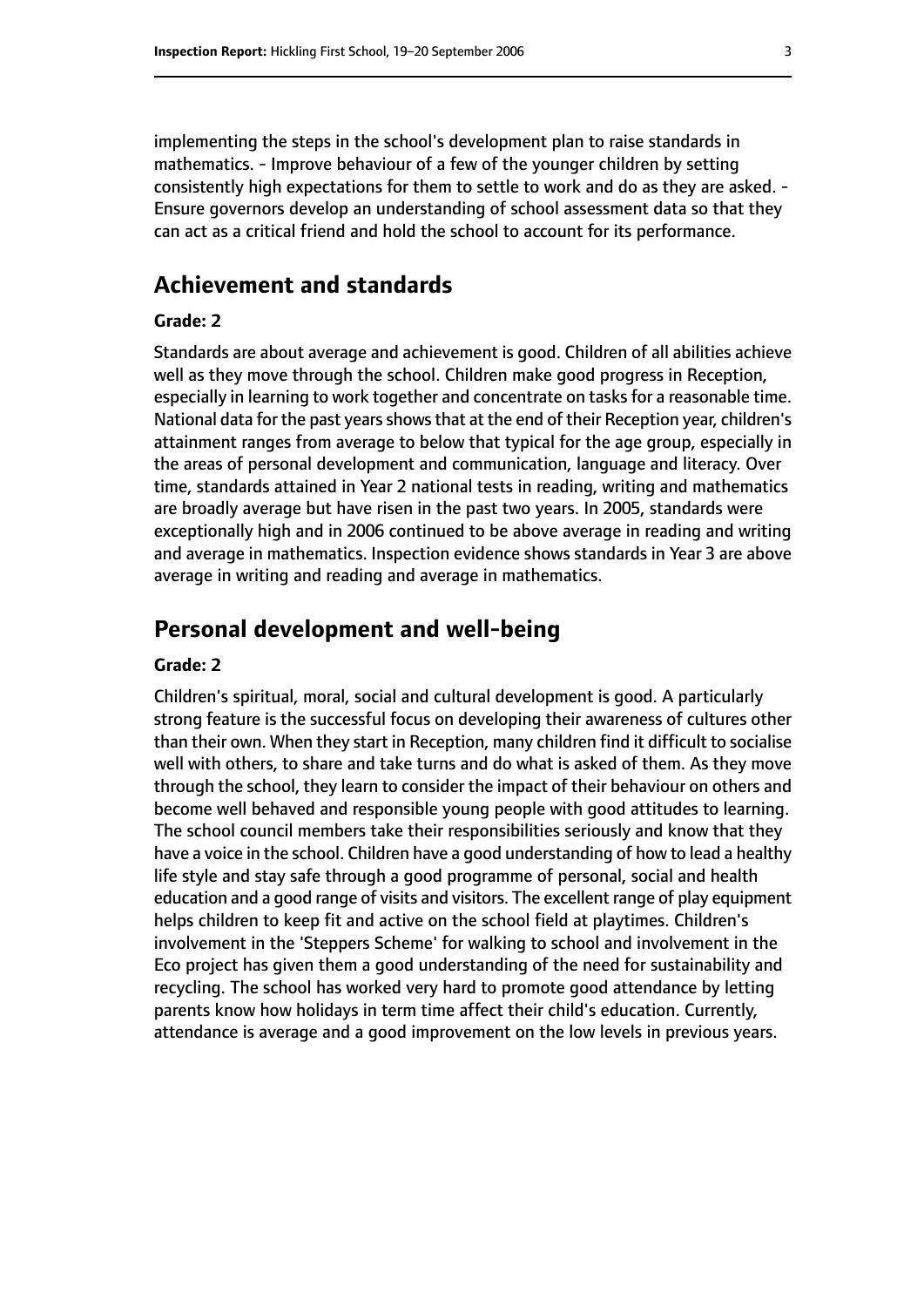# **Quality of provision**

#### **Teaching and learning**

#### **Grade: 2**

Teaching is good because teachers make their lessons lively and relevant. For example, Year 1 children were keen to write about 'their day' because their teacher had taken photographs of them involved in various activities for them to use as illustrations. Letter sounds are taught thoroughly and teachers are encouraging children to blend these together to help them spell, however, they are not actually teaching them the skill of how to do this. Teachers keep good records of children's achievements and plan their lessons to build on what they already know. Teachers also use their records and good knowledge of individuals to note learning difficulties and seek advice if necessary. Consequently, children with learning difficulties are soon identified and appropriate support given to help them make good progress.

#### **Curriculum and other activities**

#### **Grade: 3**

The curriculum is satisfactory. It is enriched well through an interesting range of visits and visitors. Children speak enthusiastically about the good range of clubs and sporting activities they take part in. These initiatives and clubs provide well for children's personal development. The school has correctly identified the need to more formally make its links between subjects such as history and writing in curriculum plans to make learning even more interesting and relevant and to improve standards in writing.

#### **Care, guidance and support**

#### **Grade: 2**

The school provides good care, guidance and support. It provides excellent pastoral care because all children are known well by all staff. Any signs of unhappiness are noted quickly. Parents are very happy with the care provided by the school. Suitable child protection procedures are in place and the necessary checks on all adults working with the children have been carried out. Supervision at playtimes is very good. Teachers and classroom assistants manage their classes well but in spite of this there is a small number of younger children who test the boundaries and the school's rewards and sanctions are not robust enough to deal with this. The school tracks children's academic progress thoroughly and, although the system is relatively new, staff are using it effectively to make sure children make good progress. The system for setting targets for groups and individuals is in the early stages of development.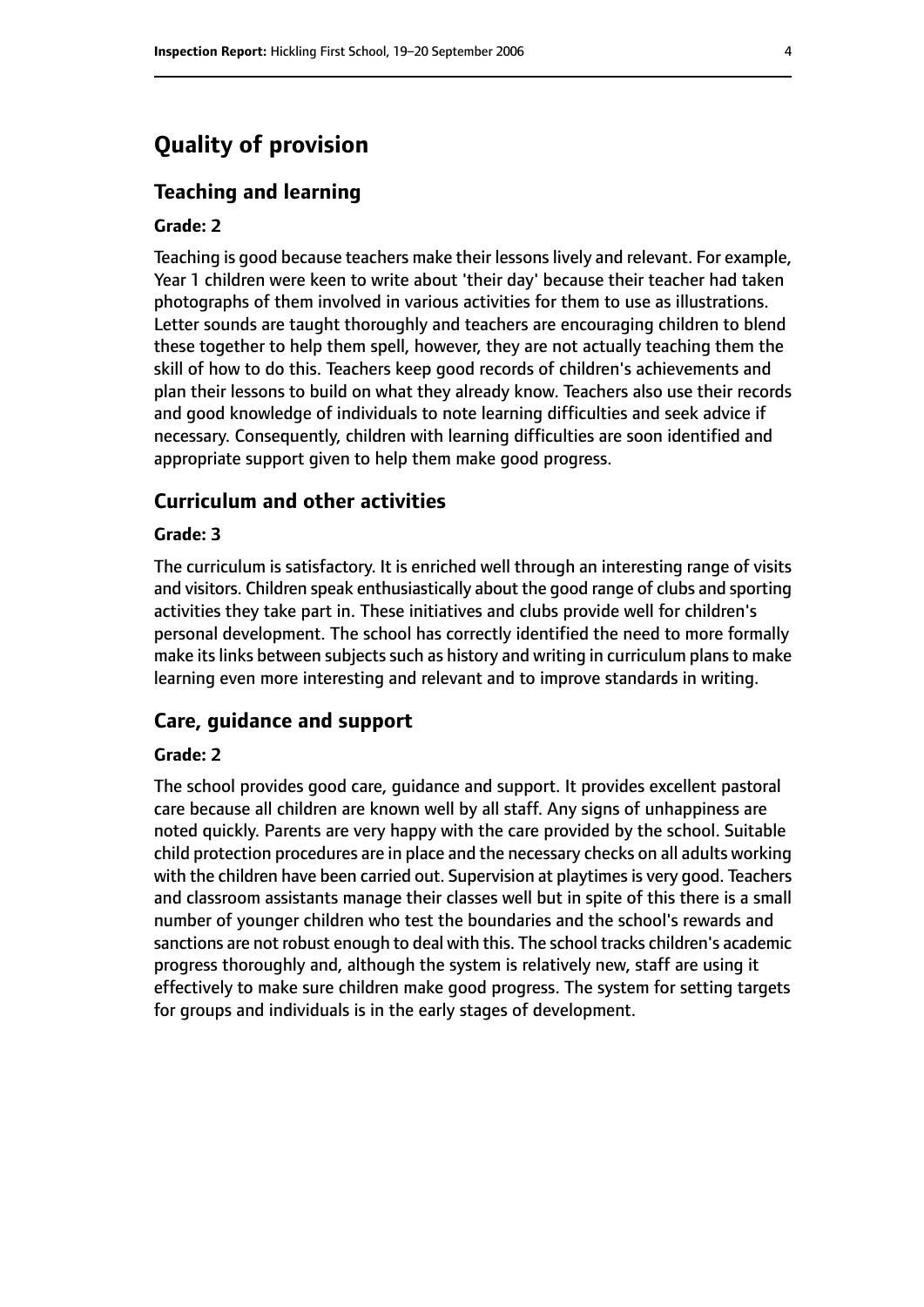# **Leadership and management**

#### **Grade: 2**

Leadership and management are good. The headteacher has been in post for eighteen months and even though she has only two days per week when she is not teaching, she has brought about considerable improvements. In her role as special educational needs co-ordinator, she makes good use of outside specialists to provide advice. School improvement planning is good because it is based on the headteacher's very good understanding of the strengths and areas for improvement within the school. It is comprehensive and prioritised to keep children's achievement at the forefront. Within the time available to the headteacher and part-time staff, the work of the school is monitored effectively and action istaken where needed. For example, new information communication and technology (ICT) equipment has been purchased, including a good number of laptop computers, to replace outdated equipment. The school has a budget surplus for which it is planned to buy interactive whiteboards after the remodelling and building work is completed to make the school an infant school. The headteacher has been proactive in developing strong, working links with other small local schools. These links are beneficial to all staff because of the opportunity to share in professional development courses.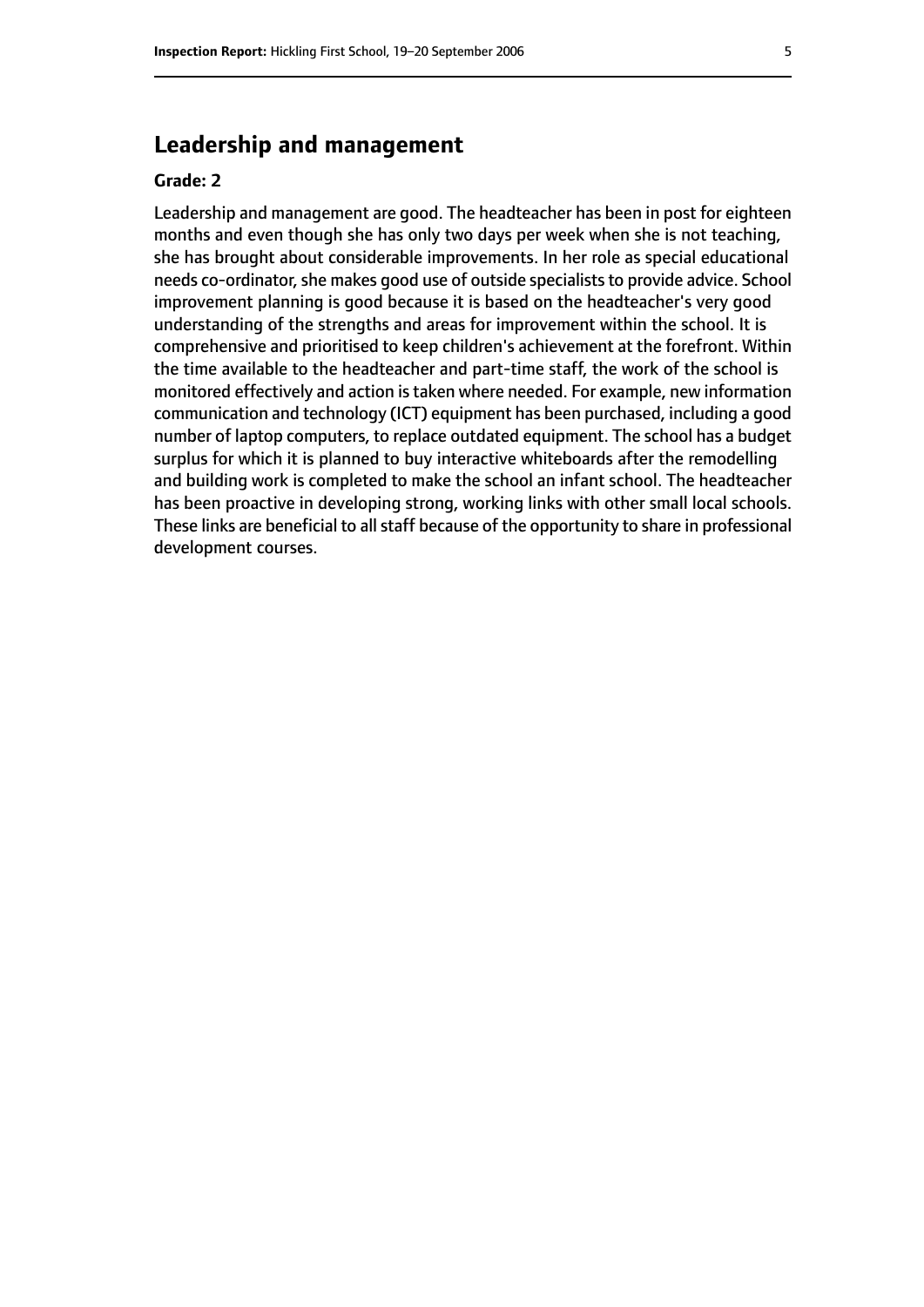**Any complaints about the inspection or the report should be made following the procedures set out inthe guidance 'Complaints about school inspection', whichis available from Ofsted's website: www.ofsted.gov.uk.**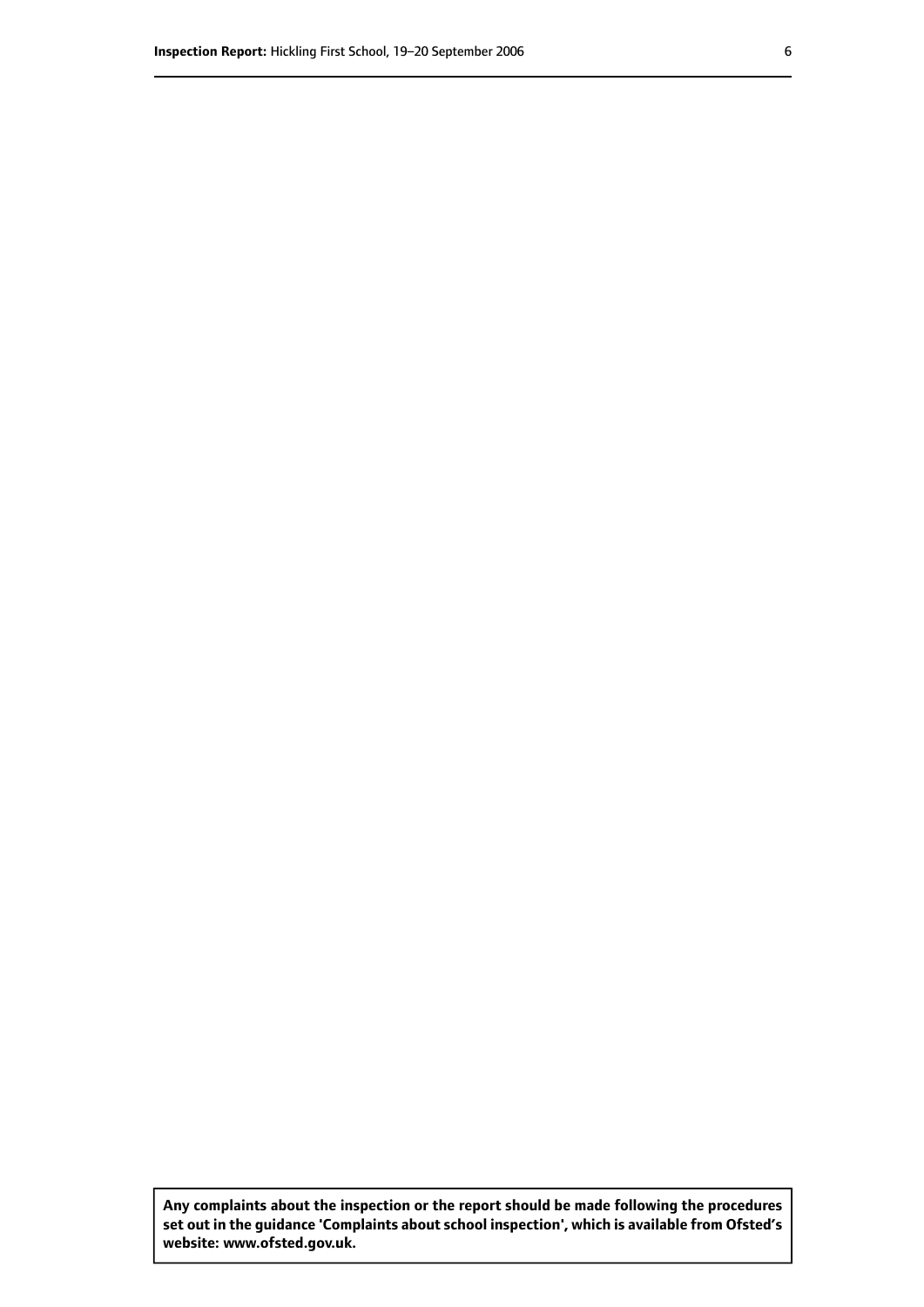# **Inspection judgements**

| $\vert$ Key to judgements: grade 1 is outstanding, grade 2 good, grade 3 satisfactory, and grade 4 | School         |
|----------------------------------------------------------------------------------------------------|----------------|
| inadeauate                                                                                         | <b>Overall</b> |

# **Overall effectiveness**

| How effective, efficient and inclusive is the provision of education, integrated<br>care and any extended services in meeting the needs of learners? |     |
|------------------------------------------------------------------------------------------------------------------------------------------------------|-----|
| How well does the school work in partnership with others to promote learners'<br>well-being?                                                         |     |
| The quality and standards in the Foundation Stage                                                                                                    |     |
| The effectiveness of the school's self-evaluation                                                                                                    |     |
| The capacity to make any necessary improvements                                                                                                      |     |
| Effective steps have been taken to promote improvement since the last<br>inspection                                                                  | Yes |

## **Achievement and standards**

| How well do learners achieve?                                                                               |  |
|-------------------------------------------------------------------------------------------------------------|--|
| The standards <sup>1</sup> reached by learners                                                              |  |
| How well learners make progress, taking account of any significant variations between<br>groups of learners |  |
| How well learners with learning difficulties and disabilities make progress                                 |  |

# **Personal development and well-being**

| How good is the overall personal development and well-being of the<br>learners?                                  |  |
|------------------------------------------------------------------------------------------------------------------|--|
| The extent of learners' spiritual, moral, social and cultural development                                        |  |
| The behaviour of learners                                                                                        |  |
| The attendance of learners                                                                                       |  |
| How well learners enjoy their education                                                                          |  |
| The extent to which learners adopt safe practices                                                                |  |
| The extent to which learners adopt healthy lifestyles                                                            |  |
| The extent to which learners make a positive contribution to the community                                       |  |
| How well learners develop workplace and other skills that will contribute to<br>their future economic well-being |  |

# **The quality of provision**

| $\Box$ How effective are teaching and learning in meeting the full range of the $\Box$<br>  learners' needs?        |  |
|---------------------------------------------------------------------------------------------------------------------|--|
| $\mid$ How well do the curriculum and other activities meet the range of needs<br>$\mid$ and interests of learners? |  |
| How well are learners cared for, guided and supported?                                                              |  |

 $^1$  Grade 1 - Exceptionally and consistently high; Grade 2 - Generally above average with none significantly below average; Grade 3 - Broadly average to below average; Grade 4 - Exceptionally low.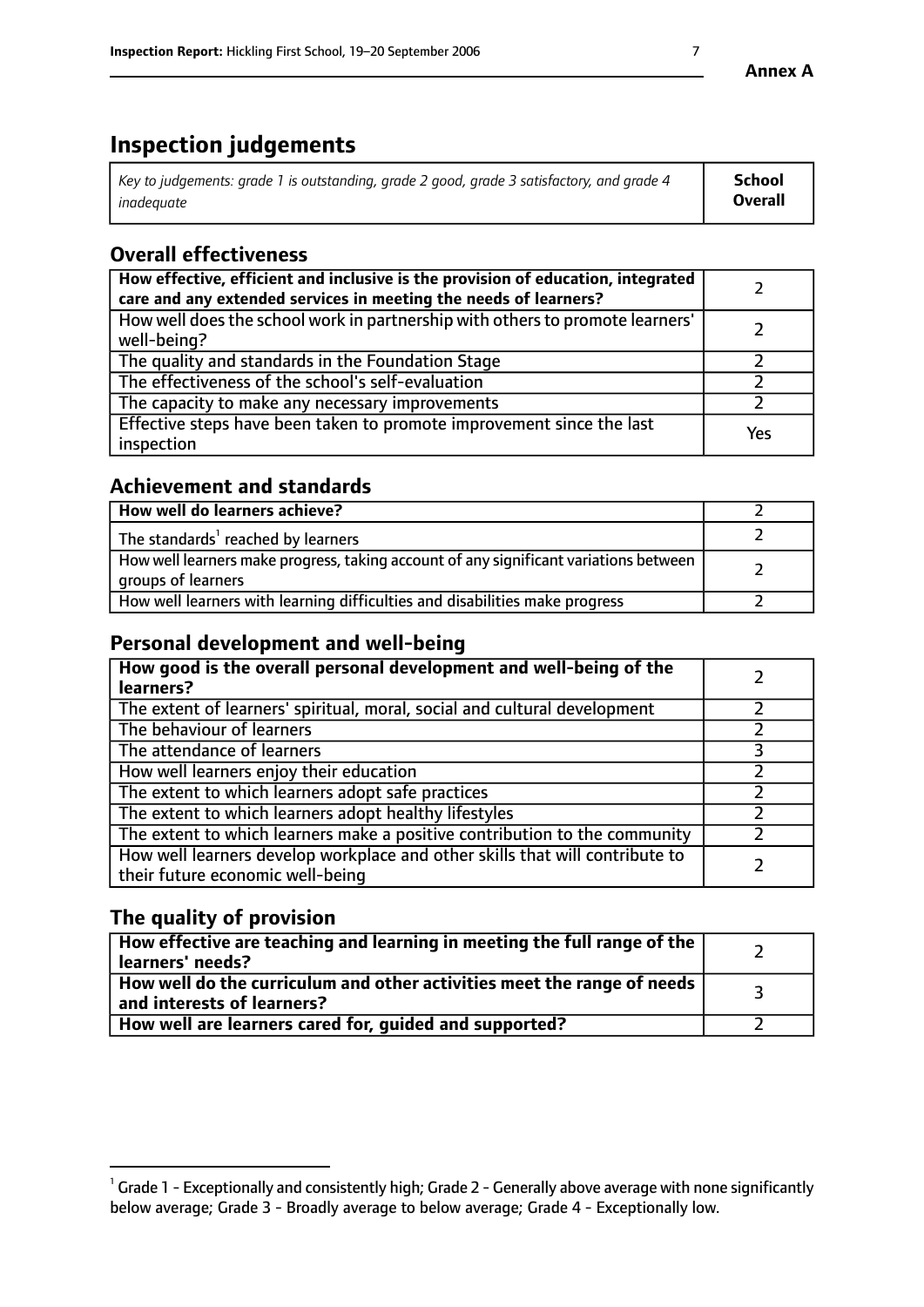# **Leadership and management**

| How effective are leadership and management in raising achievement<br>and supporting all learners?                                              |               |
|-------------------------------------------------------------------------------------------------------------------------------------------------|---------------|
| How effectively leaders and managers at all levels set clear direction leading<br>to improvement and promote high quality of care and education |               |
| How effectively performance is monitored, evaluated and improved to meet<br>challenging targets                                                 | $\mathcal{L}$ |
| How well equality of opportunity is promoted and discrimination tackled so<br>that all learners achieve as well as they can                     |               |
| How effectively and efficiently resources, including staff, are deployed to<br>achieve value for money                                          |               |
| The extent to which governors and other supervisory boards discharge their<br>responsibilities                                                  | 3             |
| Do procedures for safequarding learners meet current government<br>requirements?                                                                | Yes           |
| Does this school require special measures?                                                                                                      | No            |
| Does this school require a notice to improve?                                                                                                   | <b>No</b>     |